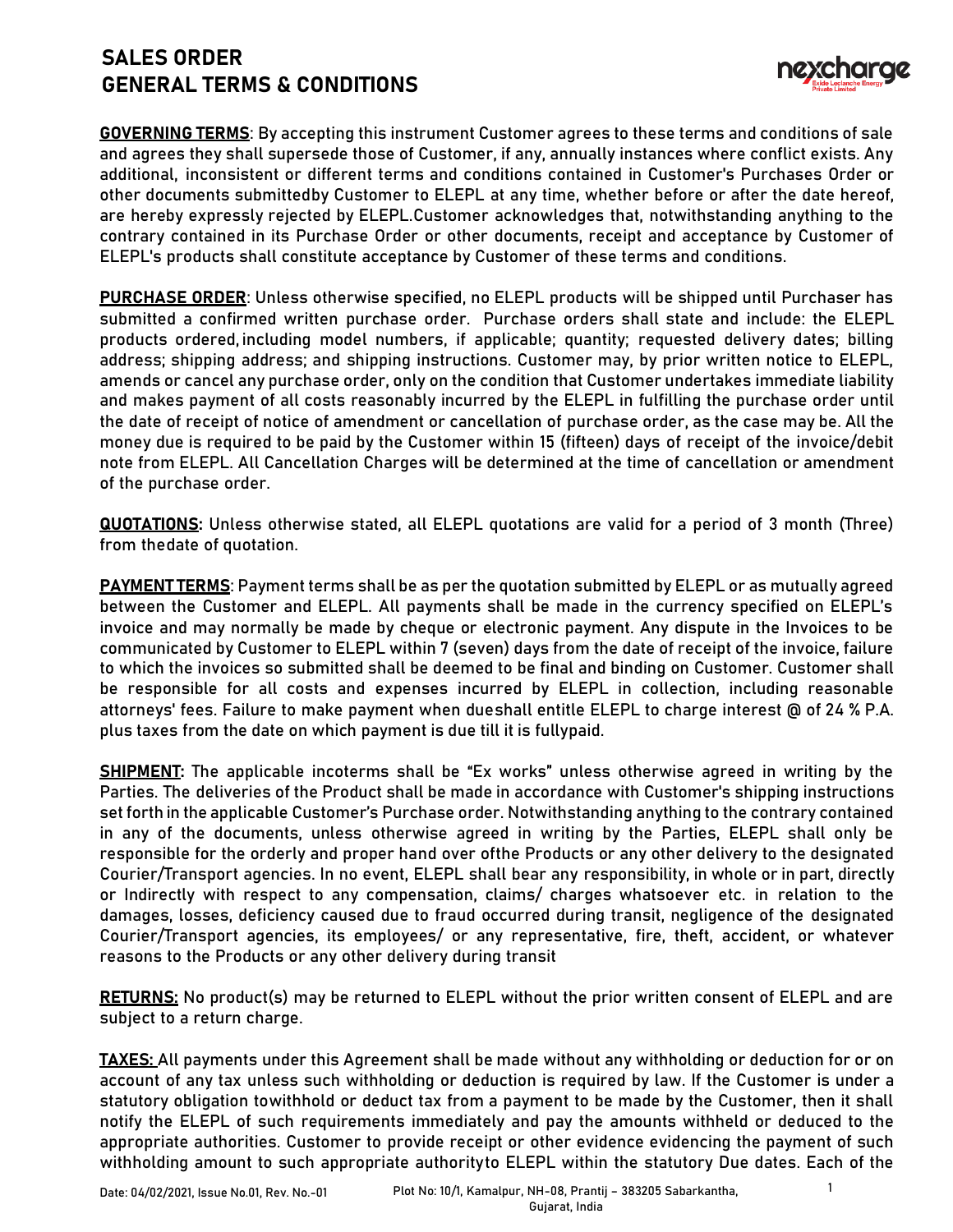## **SALES ORDER GENERAL TERMS & CONDITIONS**



Parties shall be responsible for payment of Products and Services Tax (GST) and such other taxes as applicable on each of them in accordance with Applicable Law.

**INTELLECTUAL PROPERTY RIGHTS**: All Intellectual Property Rights in the Product(s) are and shall continue to be owned by ELEPL. Notwithstanding anything to the contrary contained in this instrument or otherwise, nothingshall affect ELEPL's ownership to the Intellectual Property Rights in the Product. The Parties acknowledge and agreethat this instrument shall not be construed as a transfer, sale or granting of any rights whatsoever, by one Party to the other Party, either by way of assignment, license or otherwise, and no assignment, licence or rights under any patent, copyright, trademark, tradedress, designs or trade secret are granted or implied or are to be implied by this instrument except those specifically agreed to herein.

**WARRANTIES:** unless otherwise specifically agreed in writing, Product warranties shall be from the date of dispatch against any manufacturing defect, if any and subject to operations and maintenance as per manufacturers guideline/ user manual/ ELEPL's Li-ion Battery Safety Do's & Don't policy. Warranty claims & other procedures shall be governed by ELEPL standard warranty policies. ELEPL shall assumes no liability and it shall always be the Customer's responsibility to make itself acquainted with the ELEPL standard warranty policies. ELEPL only offers ELEPL MAKES NO OTHER WARRANTIES, REPRESENTATIONS OR COVENANTS, EXPRESS OR IMPLIED, WITH RESPECT TO THE PRODUCT(S) AS TO ANY MATTER WHATSOEVER, INCLUDING BUT NOT LIMITED TO WARRANTIES, REPRESENTATIONS OR COVENANTS AS TO THE WORKMANSHIP, QUALITY, CONDITION, OR MERCHANTABLE OR FITNESS FOR ANY PARTICULAR PURPOSE OF PRODUCTS

**LIMIT OF ELEPL'S LIABILITY CUSTOMER'S REMEDY**: IN NO EVENT SHALL ELEPL BE LIABLE FOR SPECIAL, INCIDENTAL OR CONSEQUENTIAL DAMAGES, WHETHER IN CONTRACT, TORT, NEGLIGENCE, STRICT LIABILITY OR OTHERWISE, INCLUDING WITHOUT LIMITATION DAMAGES FOR INJURY TO PERSON OR PROPERTY, LOST PROFITS OR REVENUE, LOST SALES OR LOSS OF USE OF ANY PRODUCT. NOTWITHSTANDING ANYTHING TO THE CONTRARY CONTAINED IN THIS INSTRUMENT OR ANY DOCUMENT CUSTOMER'S SOLE AND EXCLUSIVE REMEDY AGAINST ELEPL SHALL BE THE REPLACEMENT OF NONCONFORMING PRODUCTS AS PROVIDED HEREIN. ELEPL'S LIABILITY ON ANY CLAIM, WHETHER IN CONTRACT, TORT, REFLUENCE, STRICT LIABILITY OR OTHERWISE, OR ANY LOSS OR DAMAGE ARISING OUT OF OR IN CONNECTION WITH PURCHASE ORDER, SHALL IN NO CASE EXCEED THE INVOICE VALUE PAID BY Customer FOR THE PRODUCTS OR SERVICE(S) FURNISHED, WHICH IS THE SUBJECT OF A CLAIM OR DISPUTE. FURTHER, ELEPL SHALL NOT BE LIABLE IN RESPECT OF ANY CLAIM(S) TO THE EXTENT SUCH CLAIM(S) ARE COVERED BY A POLICY OF INSURANCE, THE PURCHASER HAS OBTAINED OR CAN BE RECOVERABLE FROM A THIRD PERSON.

**FORCE MAJEURE**: If any Party ("Affected Party") is precluded from discharging its obligations due to any act and/or circumstances which are beyond the control of the Affected Party, which includes but it not limited to acts of God such as fire, storm, flood, earthquake, explosion or accident; acts of the public enemy; acts of war or terrorism; blockade; revolution; insurrection; mobilisation; civil commotions; strikes; sabotage; epidemic; pandemic, quarantine restrictions; transportation embargoes or failures or delays in transportation; breakdown of vehicles, road and other equipment; acts of any government, whether national, municipal or otherwise,or any agency thereof ("Force Majeure Event"), the Affected Party's obligations shall remain suspended for the duration of the force majeure period. The Affected Party shall notify the other party, in writing, as soon as reasonablypossible, of the occurrence of the Force Majeure Event, which hinders or prevents the Affected Party from performingits obligations. The Affected Party shall use all reasonable endeavours to circumvent or overcome any Force Majeure Event as expeditiously as possible, and to recommence performance whenever and to whatever extent possible without delay, including through the use of alternate sources, workaround plans or other means. A Force Majeure Event does not relieve a Party from the obligation of such Party to pay money or discharge any obligation in a timelymanner as has accrued prior to commencement of the Force Majeure Event.